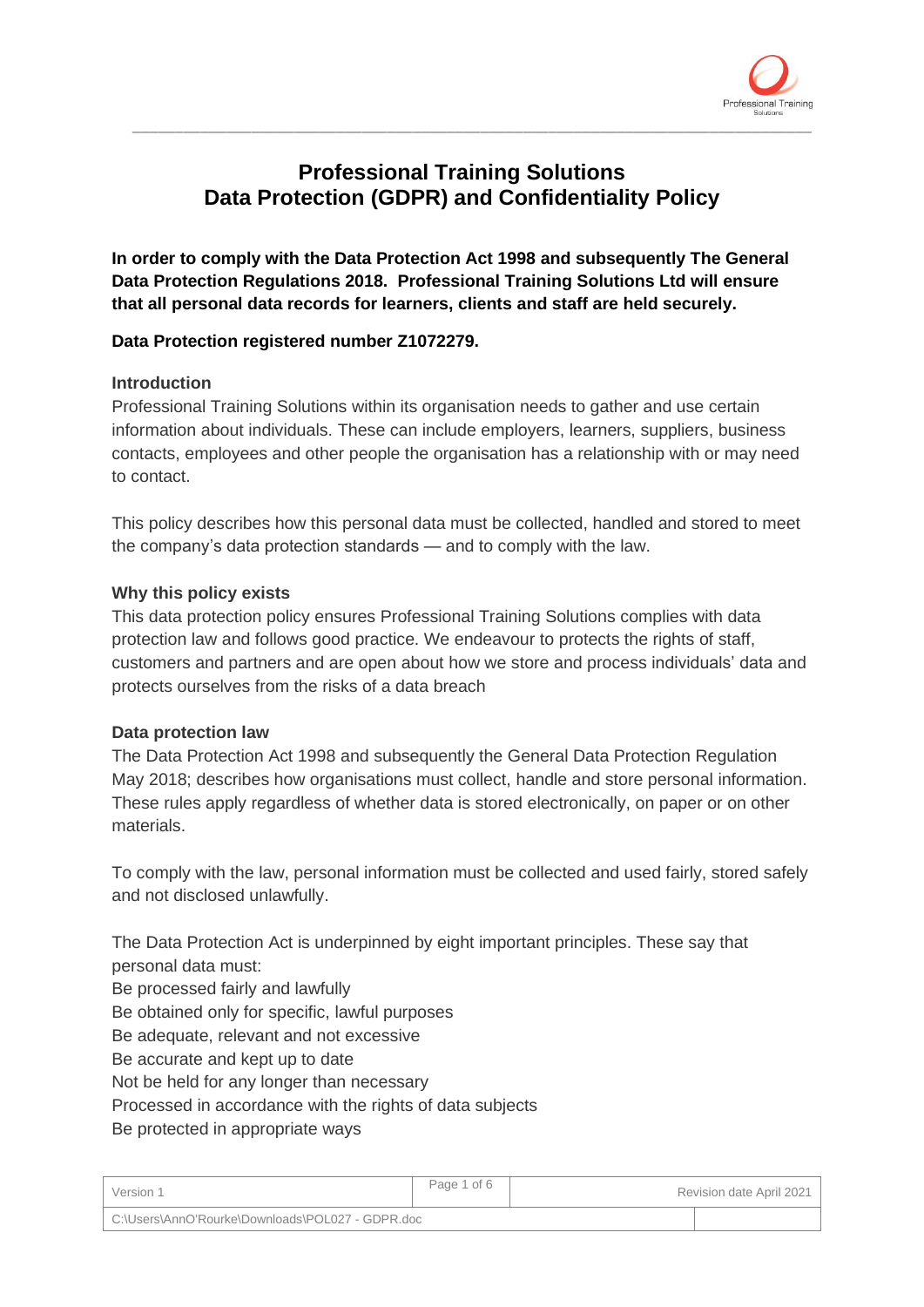

Not be transferred outside the European Economic Area (EEA), unless that country or territory also ensures an adequate level of protection

### **Policy scope**

This policy applies to:

The head office and all branches of Professional Training Solutions All staff contractors, suppliers and volunteers working on behalf of Professional Training Solutions

\_\_\_\_\_\_\_\_\_\_\_\_\_\_\_\_\_\_\_\_\_\_\_\_\_\_\_\_\_\_\_\_\_\_\_\_\_\_\_\_\_\_\_\_\_\_\_\_\_\_\_\_\_\_\_\_\_\_\_\_\_\_\_\_\_\_\_\_\_\_\_\_\_\_\_\_\_\_\_\_

All learners and clients involved with Professional Training Solutions.

It applies to all data that the company holds relating to identifiable individuals. This can include:

Names of individuals Postal addresses Email addresses Telephone numbers …plus any other information relating to individuals

#### **Data protection risks**

This policy is to protect Professional Training Solutions from some very real data security risks, including:

Breaches of confidentiality. For instance, information being given out inappropriately. Failing to offer choice. For instance, all individuals should be free to choose how the company uses data relating to them.

Reputational damage. For instance, the company could suffer if hackers successfully gained access to sensitive data.

#### **Responsibilities**

Everyone who works for or with Professional Training Solutions has some responsibility for ensuring data is collected, stored and handled appropriately.

Each team that handles personal data must ensure that it is handled and processed in line with this policy and data protection principles.

However, these people have key areas of responsibility:

The board of directors is ultimately responsible for ensuring that Professional Training Solutions meets its legal obligations.

The Data protection officer, Sharon Butcher, is responsible for:

Keeping the board updated about data protection responsibilities, risks and issues. Reviewing all data protection procedures and related policies, in line with an agreed schedule.

Arranging data protection training and advice for the people covered by this policy. Handling data protection questions from staff and anyone else covered by this policy.

| Version 1                                        | Page 2 of 6 | Revision date April 2021 |
|--------------------------------------------------|-------------|--------------------------|
| C:\Users\AnnO'Rourke\Downloads\POL027 - GDPR.doc |             |                          |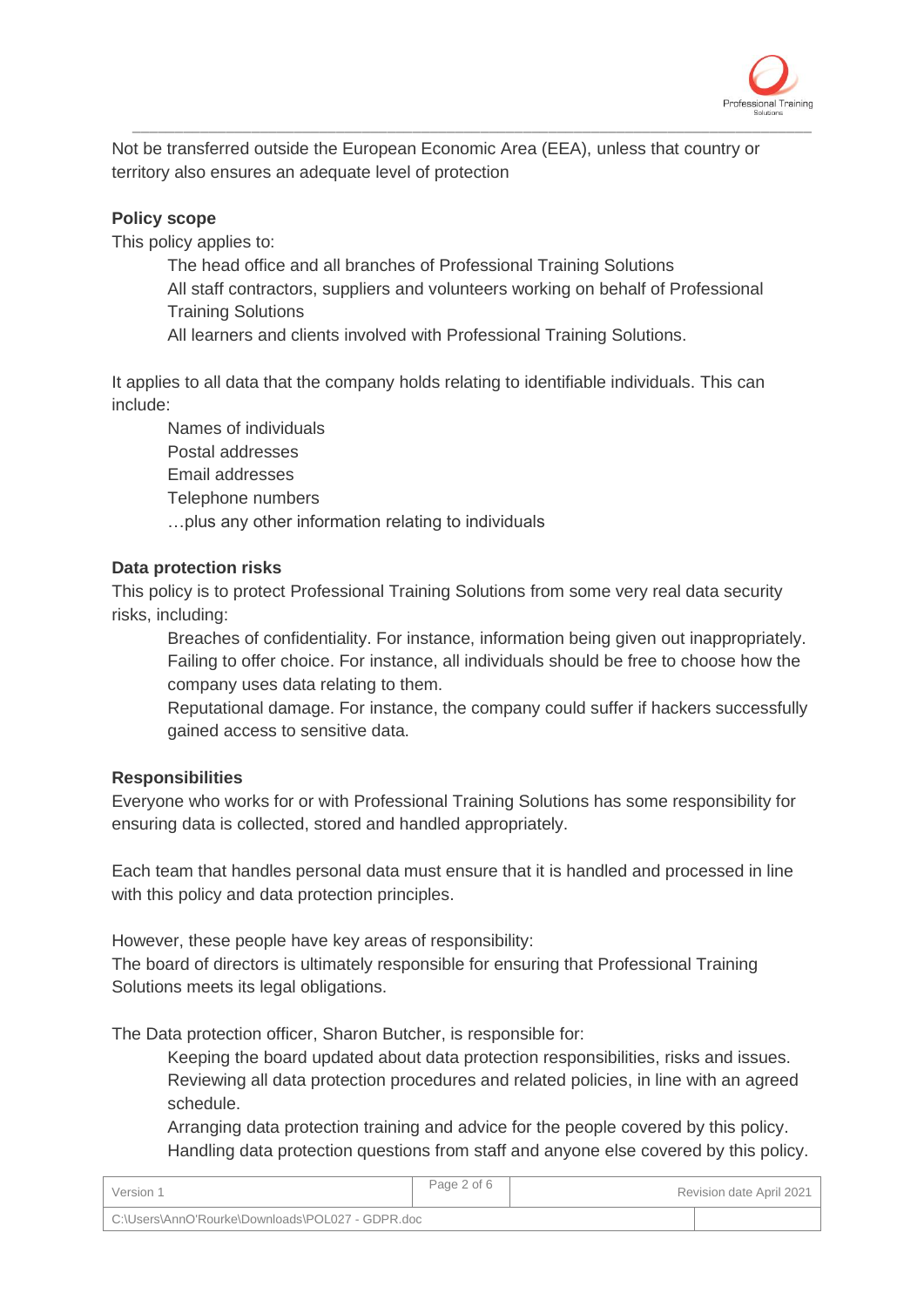

Dealing with requests from individuals to see the data Professional Training Solutions holds about them (also called 'subject access requests').

Checking and approving any contracts or agreements with third parties that may handle the company's sensitive data.

\_\_\_\_\_\_\_\_\_\_\_\_\_\_\_\_\_\_\_\_\_\_\_\_\_\_\_\_\_\_\_\_\_\_\_\_\_\_\_\_\_\_\_\_\_\_\_\_\_\_\_\_\_\_\_\_\_\_\_\_\_\_\_\_\_\_\_\_\_\_\_\_\_\_\_\_\_\_\_\_

The IT manager/ Director, Neil Hardie, is responsible for:

Ensuring all systems, services and equipment used for storing data meet acceptable security standards.

Performing regular checks and scans to ensure security hardware and software is functioning properly.

Evaluating any third-party services the company is considering using to store or process data. For instance, cloud computing services.

The Directors, are responsible for:

Approving any data protection statements attached to communications such as emails and letters, learner applications.

Addressing any data protection queries

Where necessary, working with other staff to ensure marketing initiatives abide by data protection principles.

#### **General staff guidelines**

The only people able to access data covered by this policy should be those who need it for their work.

Data should not be shared informally. When access to confidential information is required, employees can request it from their line managers.

Professional Training Solutions will provide training to all employees to help them understand their responsibilities when handling data.

Employees should keep all data secure, by taking sensible precautions and following the guidelines below.

Strong passwords must be used and they should never be shared.

Personal data should not be disclosed to unauthorised people, either within the company or externally.

Data should be regularly reviewed and updated if it is found to be out of date. If no longer required, it should be deleted and disposed of.

Employees should request help from their line manager or the data protection officer if they are unsure about any aspect of data protection.

| Version 1                                        | Page 3 of 6 |  | Revision date April 2021 |
|--------------------------------------------------|-------------|--|--------------------------|
| C:\Users\AnnO'Rourke\Downloads\POL027 - GDPR.doc |             |  |                          |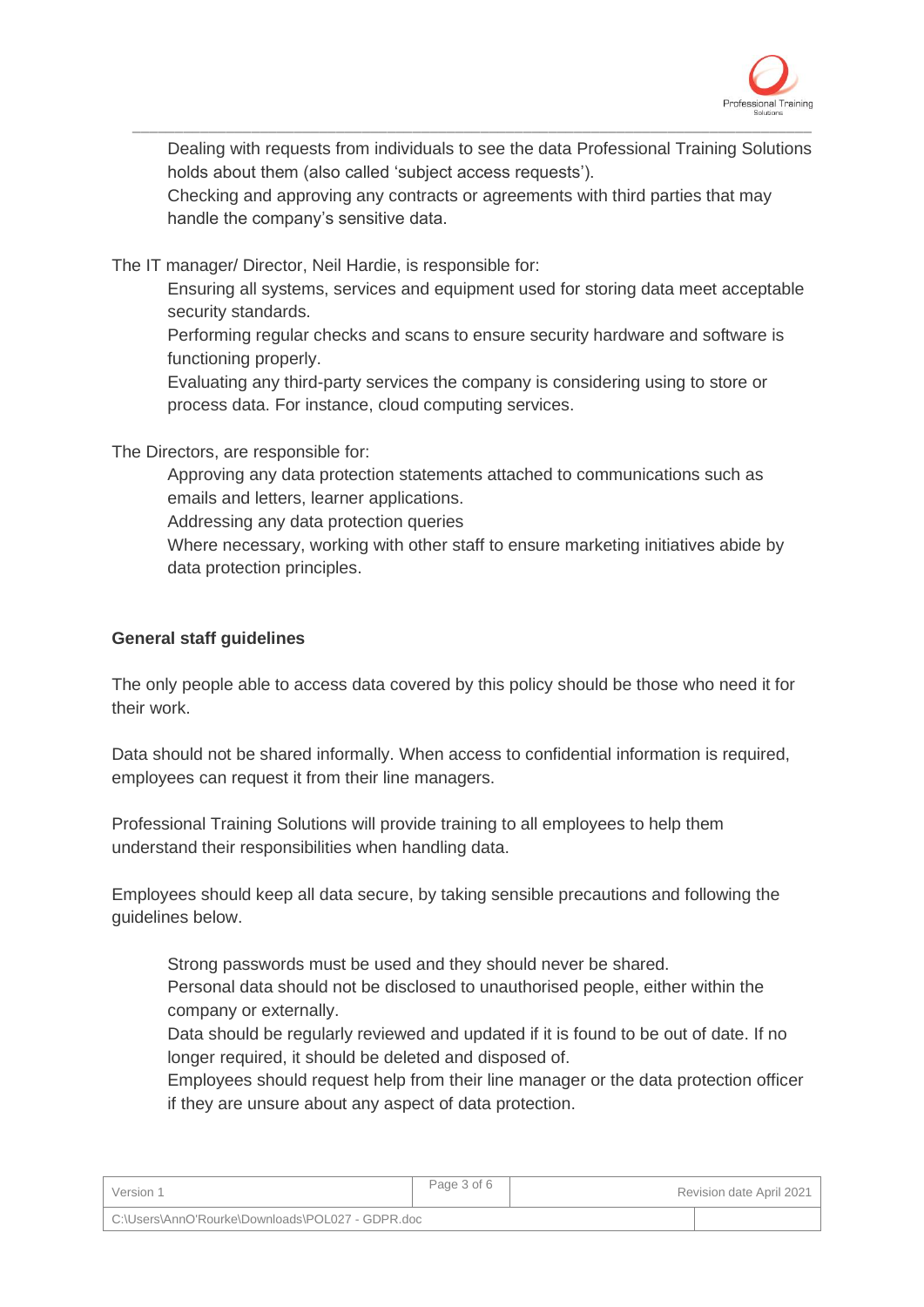

### **Data storage**

These rules describe how and where data should be safely stored. Questions about storing data safely can be directed to the IT manager or data controller.

\_\_\_\_\_\_\_\_\_\_\_\_\_\_\_\_\_\_\_\_\_\_\_\_\_\_\_\_\_\_\_\_\_\_\_\_\_\_\_\_\_\_\_\_\_\_\_\_\_\_\_\_\_\_\_\_\_\_\_\_\_\_\_\_\_\_\_\_\_\_\_\_\_\_\_\_\_\_\_\_

When data is stored on paper, it will be kept in a secure place where unauthorised people cannot see it, this includes locked filing cabinets in head office.

All staff should make sure paper and printouts are not left where unauthorised people could see them, like on a printer.

Data printouts should be shredded and disposed of securely when no longer required.

When data is stored electronically, it must be protected from unauthorised access, accidental deletion and malicious hacking attempts:

Data should be protected by strong passwords that are changed regularly and never shared between employees.

If data is stored on removable media (like a CD or DVD), these should be kept locked away securely when not being used.

Data should only be stored on designated drives and servers, and should only be uploaded to an approved cloud computing services.

Servers containing personal data should be sited in a secure location, away from general office space.

Data should be backed up frequently. Those backups should be tested regularly, in line with the company's standard backup procedures.

Data should never be saved directly to laptops or other mobile devices like tablets or smart phones.

All servers and computers containing data should be protected by approved security software and a firewall.

#### **Data use**

When working with personal data, employees should ensure the screens of their computers are always locked when left unattended.

Personal data should not be shared informally. In particular, it should never be sent by email, as this form of communication is not secure.

Data must be encrypted before being transferred electronically. The IT manager can explain how to send data to authorised external contacts.

Personal data should never be transferred outside of the European Economic Area.

| Version 1                                        | Page 4 of 6 | Revision date April 2021 |
|--------------------------------------------------|-------------|--------------------------|
| C:\Users\AnnO'Rourke\Downloads\POL027 - GDPR.doc |             |                          |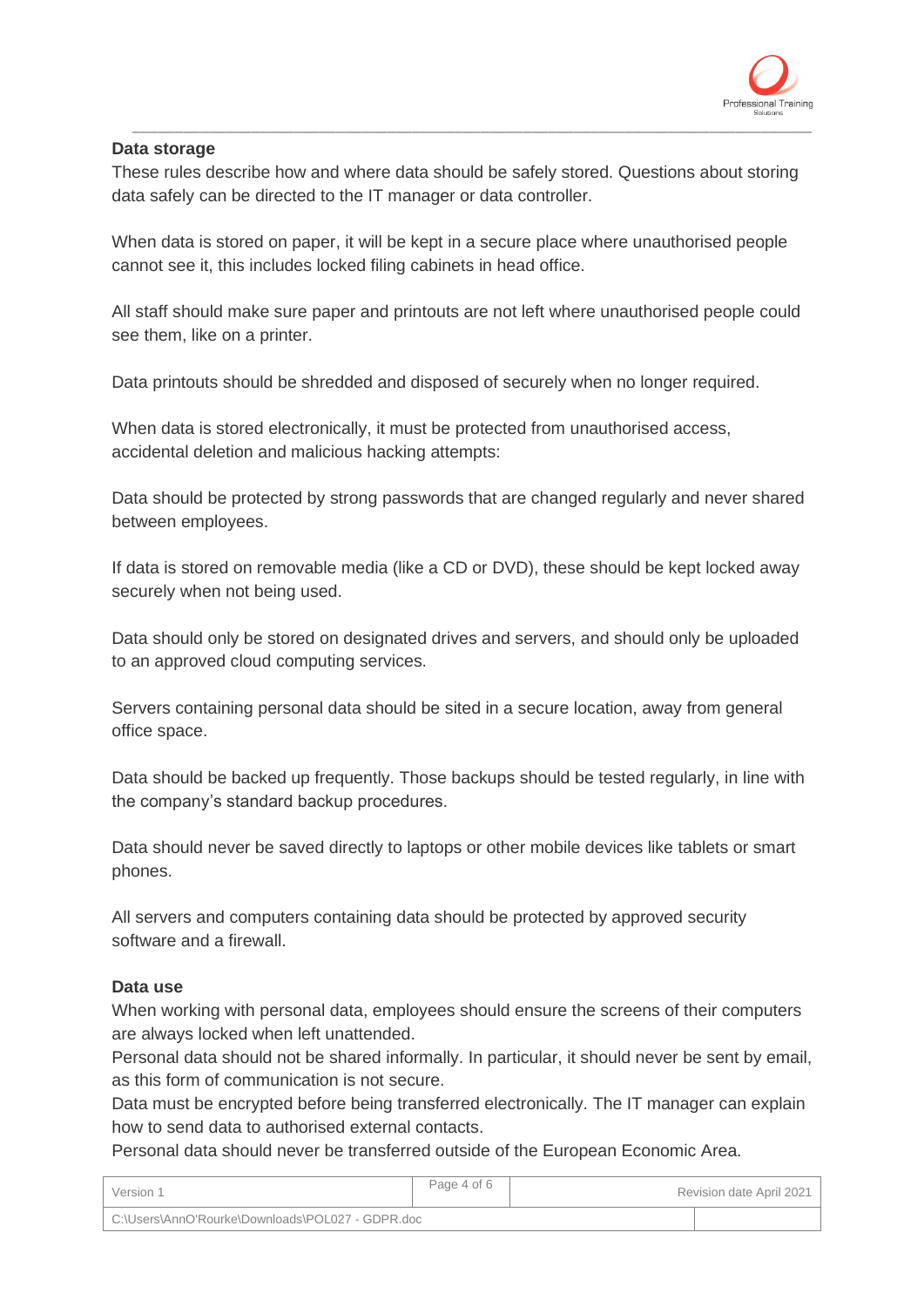

## **Data accuracy**

Professional Training Solutions is required by law to take reasonable steps to ensure data is kept accurate and up to date.

\_\_\_\_\_\_\_\_\_\_\_\_\_\_\_\_\_\_\_\_\_\_\_\_\_\_\_\_\_\_\_\_\_\_\_\_\_\_\_\_\_\_\_\_\_\_\_\_\_\_\_\_\_\_\_\_\_\_\_\_\_\_\_\_\_\_\_\_\_\_\_\_\_\_\_\_\_\_\_\_

It is the responsibility of all employees who work with data to take reasonable steps to ensure it is kept as accurate and up to date as possible.

Data will be held in as few places as necessary. Staff should not create any unnecessary additional data sets.

Staff should take every opportunity to ensure data is updated. For instance, by confirming learners details when they call.

Data should be updated as inaccuracies are discovered. For instance, if a learner can no longer be reached on their stored telephone number, it should be removed from the database.

It is the marketing manager's responsibility to ensure marketing databases are checked against industry suppression files every six months.

#### **Subject access requests**

All individuals who are the subject of personal data held by Professional Training Solutions are entitled to:

Ask what information the company holds about them and why.

Ask how to gain access to it.

Be informed how to keep it up to date.

Be informed how the company is meeting its data protection obligations.

If an individual contacts the company requesting this information, this is called a subject access request.

Subject access requests from individuals should be made by email, addressed to the data controller at; s.butcher@protrain-solutions.co.uk.

The data controller can supply a standard request form, although individuals do not have to use this.

Individuals will be charged £10 per subject access request. The data controller will aim to provide the relevant data within 14 days.

The data controller will always verify the identity of anyone making a subject access request before handing over any information.

| Version 1                                        | Page 5 of 6 | Revision date April 2021 |
|--------------------------------------------------|-------------|--------------------------|
| C:\Users\AnnO'Rourke\Downloads\POL027 - GDPR.doc |             |                          |